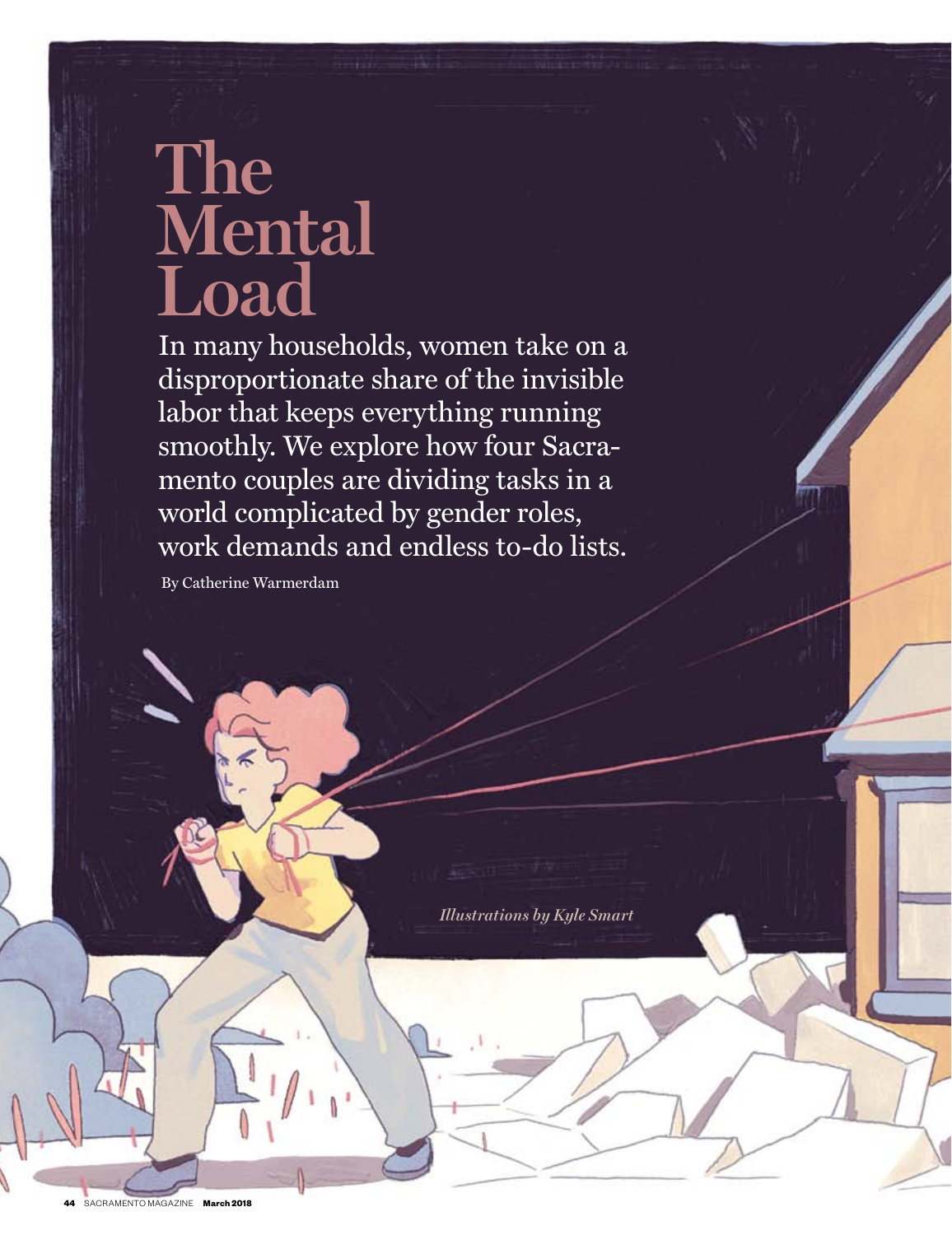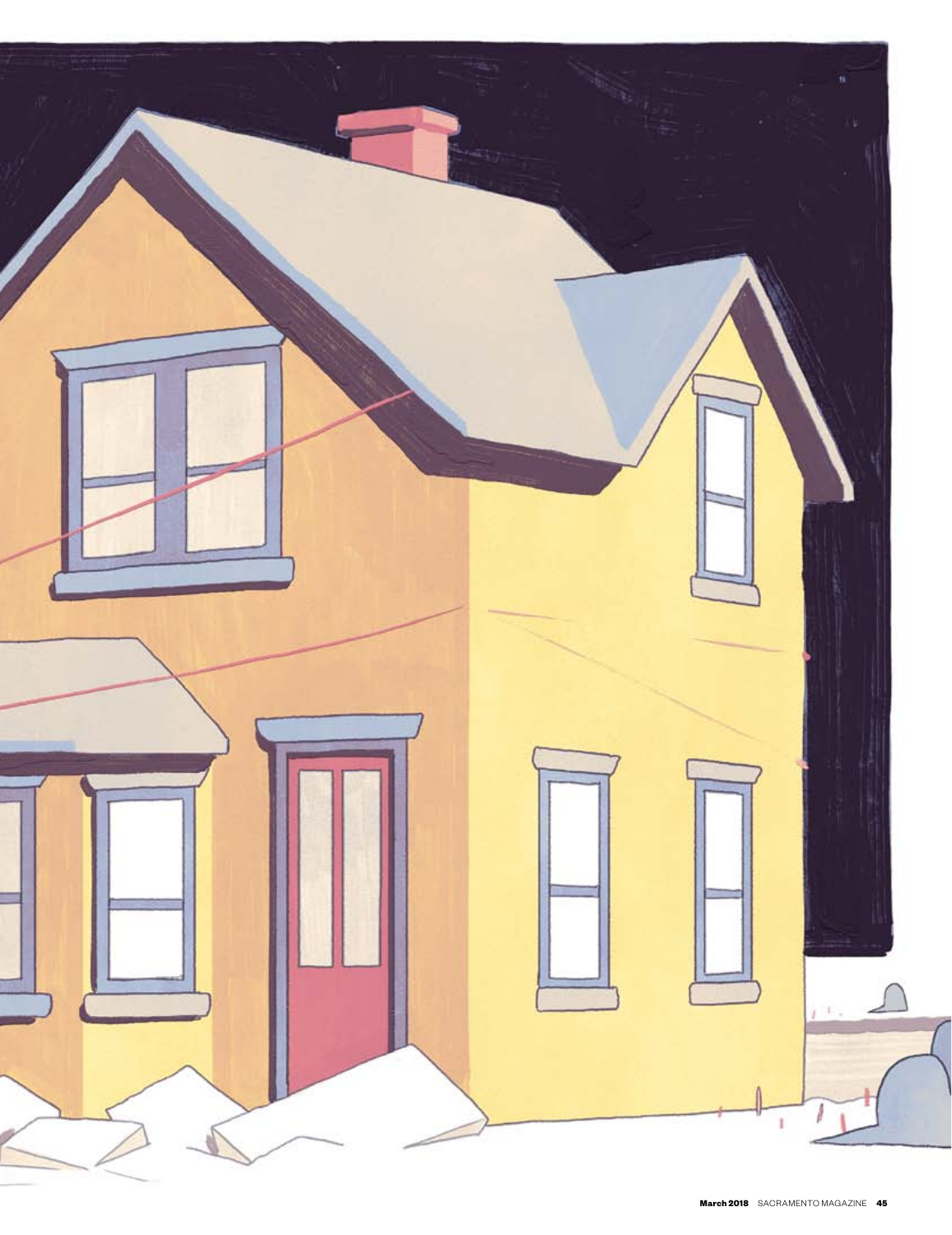

here is a ceaseless mental hum that is familiar to anyone who does the lion's share of running a household, especially one with children. It's a relentless internal monologue—sometimes calm, sometimes panicked—that goes something like this: **Example 18 a** ceaseless mental hum that is familiar to anyone who does the lion's share of running a household, especially one with children. It's a relentless internal monologue—sometimes calm, sometimes panicked—that go

*early enough that I can stop by Target before I pick up the kids. Buy poster board for Sophia's project while you're there. And glue sticks. We need a new dentist. Ask friends for referrals. Get Aunt Patti's birthday card in the mail. Coordinate with Michael's friends so that he'll know someone at basketball camp. Check if Sophia's swimsuit still fits her. Did I remember to RSVP to Marcos' party? Find someone to give Sophia a ride home while I take Michael to practice on Friday. Crap. I forgot to call the plumber about the garbage disposal. Figure out how to handle that car insurance problem. Ask Dan if we still have that old hat in the garage for Michael's costume. I hope there's some broccoli in the fridge. I forgot to tell Erika that I can't drive car pool next Wednesday because of work. Gotta text her ASAP. But first, buy the toilet paper.*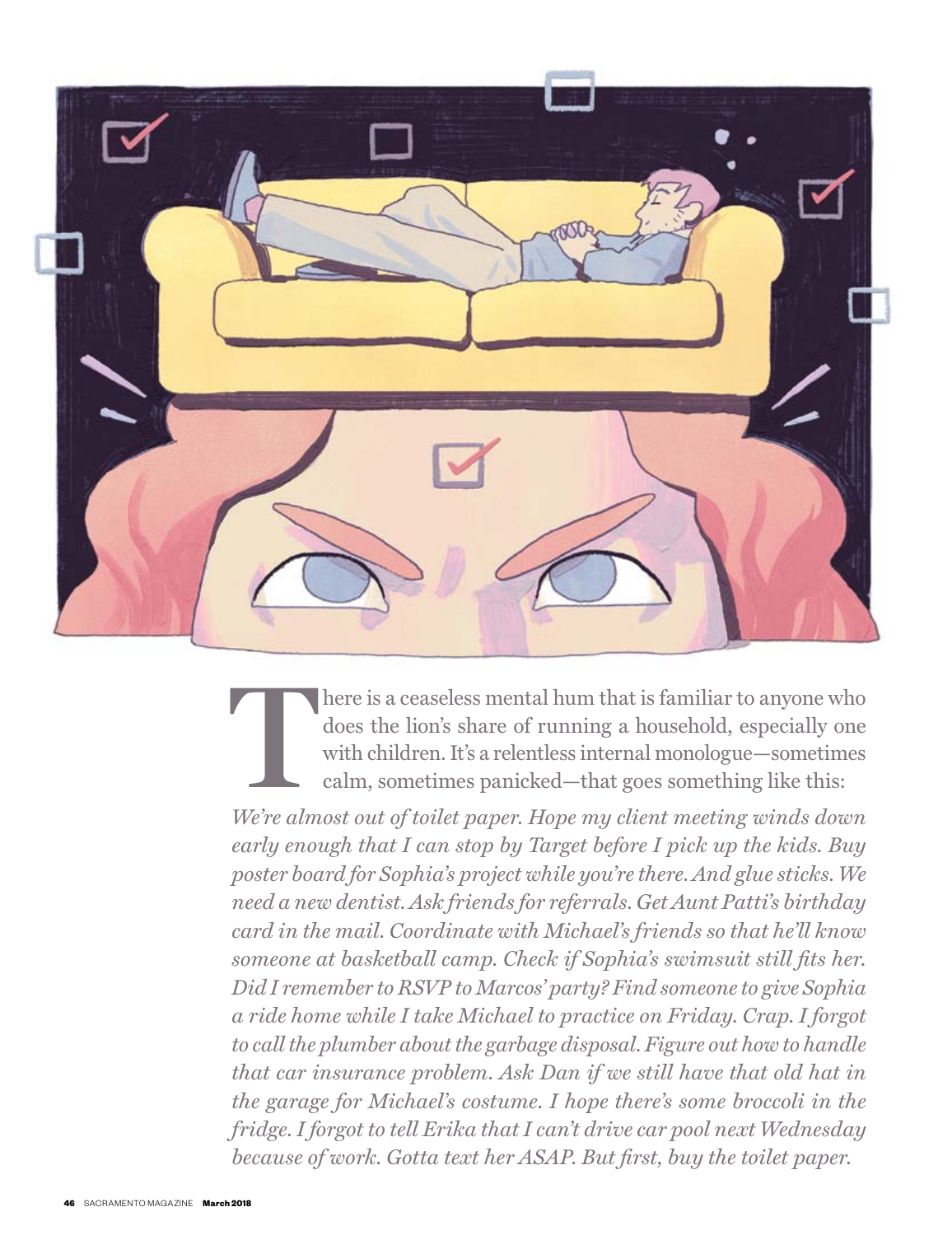his behind-the-scenes domestic labor—the list making, researching, scheduling, organizing and delegating—is what's known as the mental load, and it keeps the pro-In this behind-the-scenes domestic labor—the list making, researching, scheduling, organizing and delegating—is what's known as the mental load, and it keeps the proverbial trains running on time. It can also be the source mendous conflict among some couples, especially when the tasks fall disproportionately to one person. According to a 2014 Pew Research Center study, 56 percent of married adults believe that shared housework is key to a successful marriage, just behind having common interests and a satisfying sex life. Yet a separate Pew study from 2015 shows there is a gender gap when it comes to how mothers and fathers describe the distribution of labor in their households, with mothers more likely to report

that they do more when it comes to tasks like managing children's schedules and handling everyday chores.

"You Should've Asked," an online comic by French cartoonist Emma that went viral in 2017, spelled out with biting humor how the so-called chore wars are less about who does the dishes (although that's still an issue) and more about who remembered to put Cascade on the shopping list or that plastic lids can't go on the

bottom rack. The mental load, by its very nature, isn't simply about the discrete household tasks—say vacuuming, or taking out the trash—that are relatively easy to divide. It's about the unseen but time-consuming labor of anticipating needs and solving problems for a busy family.

Studies show that men in different-sex marriages do more household chores today than they did a generation ago. That's a good thing in terms of overall marital satisfaction. But a wellmeaning husband who tells his wife, "I'll help, just tell me what you want done," may not grasp the mental and emotional burden associated with assuming the role of household manager. Absent effective communication, it's a dynamic that can transform a marriage from a loving partnership into a dispassionate, businesslike arrangement over time.

Experts say that adherence to traditional gender roles explains part of the mental load divide. Despite the advancements that women have made in the public sphere (to pursue an education, excel in a career, be a leader in the community), studies show they still take on more of the domestic duties in different-sex marriages. Beliefs persist about the talents that a particular gender brings to certain tasks—that women are better at hiring babysitters or organizing the family photos, for example. But it's debatable how much of those competencies are innate versus learned or reinforced through cultural norms.

Tiffany Mimms, a clinical psychologist who runs the Rosetta Center for Counseling and Wellness in Sacramento, questions how much progress women have made in the domestic realm. "Are gender roles really changing? We've added on new opportunities for women, but we are still dragging this old stuff around," says Mimms, a mother of three. "I cringe when I hear, 'You can have it all.' I can't. What I hear is, 'Have it all, do it all.'"

It's worth noting that the division of labor looks very different among same-sex couples. A 2015 study by the Families and Work Institute found that same-sex couples were more likely to share chores and to divide duties based on personal preference. If egalitarian relationships do indeed provide the greatest satisfaction (and research tells us they do), then same-sex marriages may offer a model to strive for.

Regardless of whether the couple is same-sex or different-sex, the shifting shape of family life itself—particularly the increased

expectations placed on parents to volunteer at school, oversee homework, transport children to after-school activities, and maintain a robust social life—adds to the mental load. The carefree days when kids roamed the neighborhood independently while mom cooked a pot roast and dad left work at 5 o'clock are the stuff of fiction for today's families, for better or for worse.

The changing nature of work life is also shaping how modern families tackle the mental load. Nontraditional work schedules, for example, can offer more flexibility to a family, or they can wreak havoc on a household calendar because of their unpredict-

*"What I hear is, 'Have it all, do it all.'"—Tiffany Mimms, clinical psychologist*

ability. Technology and the ability to field emails and texts far from the office, meanwhile, means that work is more likely to bleed into family time than ever before. The rise of freelancing has also blurred

the line between home and work. And an economy in which dual incomes is a financial necessity for many families complicates the question of who will manage household and child care responsibilities.

There are other factors that families have to address when it comes to mental labor. Mimms, whose practice is focused on serving African-American women, points out that women of color must also contend with issues related to race and identity that add to the mental load. For example, would the kids benefit from after-school activities that provide cultural affirmation? Does the school curriculum speak to their reality? Likewise, in families with a child who has special needs, there is an additional layer of responsibilities that need to be managed, such as medical appointments and therapy sessions.

Whatever the drivers behind the mental load, those who carry it are often tired and stressed out by their role. Mimms says that many of the women she sees in her practice feel run-down by the demands of modern family life. "The daily hum—it's like this chronic condition of motherhood," she says. "Moms' minds are constantly going in a way that I don't think a lot of the dads' are. Insomnia is something I talk with a lot of my female clients about—waking up in the middle of the night thinking about all of the things they need to do."

To better understand the phenomenon of the mental load, we looked at how four Sacramento families are tackling it.

## **"It's not humanly possible for one person to do all of this."**

When Justin and Cassie Ulrich first had children 17 years ago, both spouses were working and sharing parenting and household duties fairly equally. That setup changed, however, when Cassie quit work and went back to school to become a registered nurse while Justin took on more shifts (he is also a nurse) to make up for Cassie's lost income. "I started becoming the organizer," recalls Cassie. "The more I did, the less he did. At the time, I was happy to do it."

The division of labor worked well until Cassie graduated and returned to her career. "I went back to work full time, but my workload in the house didn't go back." Even though both spouses were working outside the home, Cassie still assumed responsi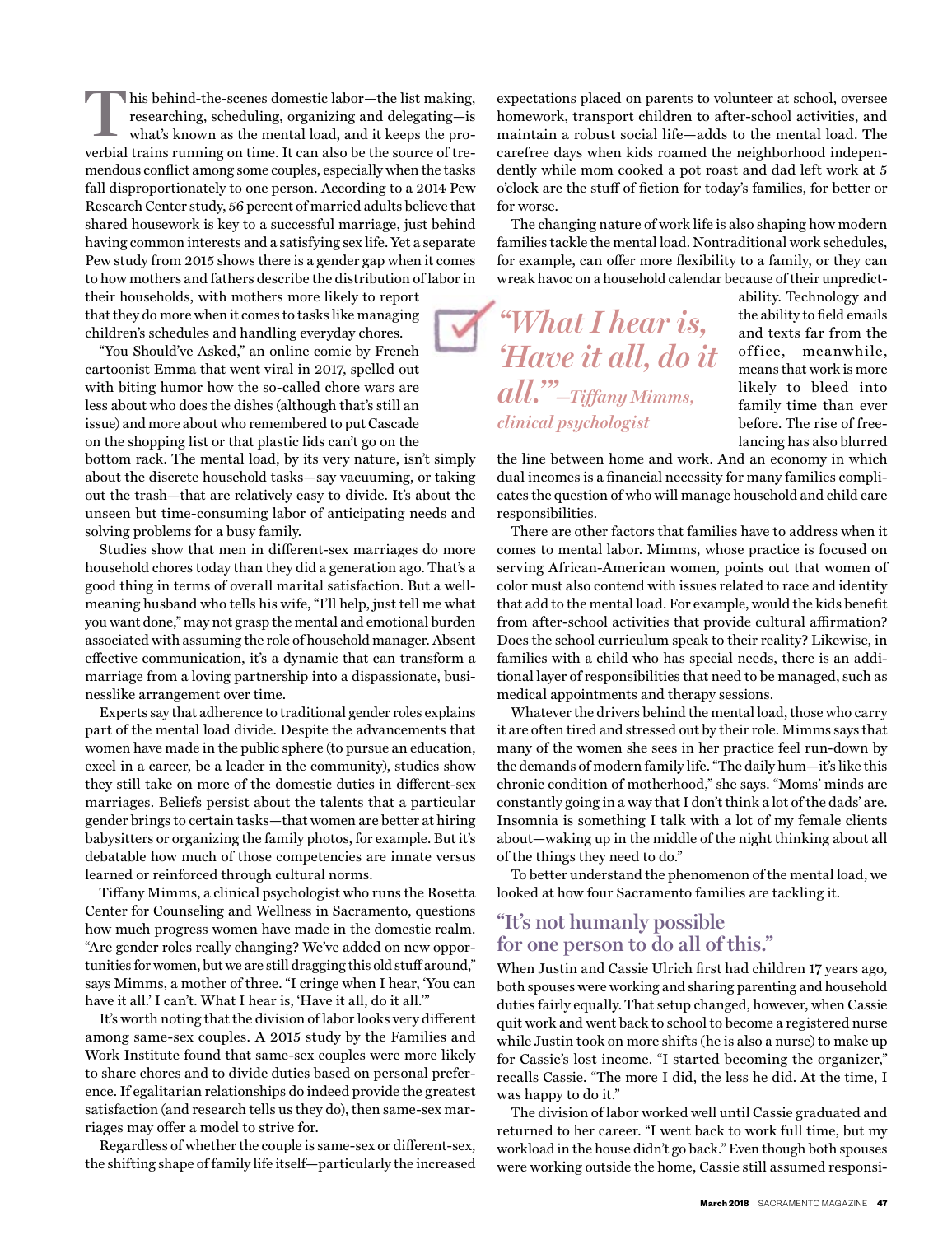bility for tracking their two kids' schedules, volunteering at school, setting up car pool and more. Cassie, who also managed all of the household bills, tried to lighten her load by teaching Justin her system for bookkeeping, but she reclaimed the task when things fell through the cracks.

"I never thought that I would be a '50s housewife but also have to go to work," says Cassie, "and that's what I think happened. Women fought for the right to go to work and to do all these things, but somehow we didn't really give up all that much of what we were doing at home."

As Cassie's resentment grew, arguments became more frequent. The couple went through a period of financial hardship that strained the marriage. "I felt like everything was on my shoulders," she says. "I was the one dealing with the bank, the Realtor, everything at school. I came pretty close to having a nervous breakdown. I thought, *It's not humanly possible for one person to do all of this."*

Justin, for his part, "never realized she felt she was doing all of the work." As they attempted to redistribute the workload, "I was still in the old groove, and it made her frustrated with me when I didn't get stuff done." Cassie, meanwhile, struggled with how to respond to his offers to help. "I was like, 'What do you mean you want to help me? This is our family, this is our household. This isn't *my* problem, it's *our* problem.'"

Things came to a head one day after they lost their house and were living in a rental. "We had this huge blowout," recalls Cassie. "Since then, he's been way more aware of what's on my plate. He's been more present on the day-to-day functioning of things. And I've gotten better at asking for help early and not letting things spiral out of control."

Cassie has arrived at a place of acceptance. "I used to get a lot angrier about it, but I've gotten to the point where I realize we all have our strengths." Justin, meanwhile, has come to appreciate what Cassie brings to the household. "I couldn't imagine going on without her," he says.

### **"We've done the best that we can with the division of labor."**

Like many couples, Phillip and Catherine Zepp contend with a work schedule that complicates life for them and their 11-yearold son. Phillip, who works as a truck driver, has a fluctuating schedule and receives just a few days' notice of what days and hours he'll be working. "It's challenging in a variety of ways, living in this tentative lifestyle," says Catherine, an administrator for a nonprofit law firm.

Because Catherine's schedule is more predictable and she is routinely home with their son before school and in the evenings, she assumes more of what she calls the "administrative tasks" of the household. On Phillip's days off, "he will pitch in in extra areas because he knows I have been overwhelmed and stressed out."

One source of conflict is the couple's different approaches to handling certain duties, a problem that is compounded because Catherine is often parenting solo. "There are some things that he feels are important to be followed to a T, whereas I'm much more flexible," says Catherine. "It has taken quite a few conversations with him to be able to say, 'You're the one there, so I can trust you to make that decision.'"

Catherine is quick to note that she sees no ill intent behind their uneven division of labor. As she puts it, "Phil has had a crappy schedule for eight years. We're still not perfect at it." But honest communication has helped. "I can get to a point when I'm starting to feel bitter. Then I have to say in the nicest way possible, 'This is where I'm at, this is how you can help,'" she

*Find a moment to sit and talk. The payoff is huge.* explains. "Being able to verbalize that in as nonemotional a way as possible has really helped us."

The couple talks openly to

their son about the contributions that both spouses make to the household. And they have introduced him to a variety of chores, from laundry to yard work, says Catherine, "so that he knows that anyone is capable of doing them."

As to whether sharing the mental load equally is possible, Catherine is skeptical. "I don't necessarily think that the normal tasks of running a household and raising a family are things that can be evenly divided. We've had to work hard to get to a place where we are mostly on the same page and at least compassionate and merciful to the other partner, who is trying their best."

#### **"He's got his role and I have mine."**

Even before Sukhjit and Colleen Johl had children, they agreed that Colleen would stay home full time to care for them. "We both grew up with stay-at-home moms, and we wanted the same for our kids," says Colleen, who left her career as a bank executive before their first child was born. Sukhjit, meanwhile, maintains a demanding schedule as a surgeon.

The couple's division of labor is clear-cut: Sukhjit is the breadwinner for their family of four, while Colleen handles the mental load associated with childrearing and running a household, from helping with homework to managing the family's social obligations to volunteering at her children's school.

It's an arrangement that, for the most part, works well for their family. "I knew marrying a doctor that there were certain things that were going to fall primarily on me," explains Colleen. "He's got his role and I have mine, and we try to help where we can."

Still, there are times when Colleen feels the strain of her responsibilities. "The hardest times are the weekends," she says. "Part of it is that I have to train my kids better. I feel like I'm still doing everything on the weekends. I'm still cooking the meals, I'm still cleaning up, doing the dishes, so sometimes I get a little frustrated because I'm doing it and everyone else is sitting around having a good time." Days off are a luxury. "I don't get a sick day," Colleen says. "My job doesn't end; it's 24/7."

Although she laments that being a stay-at-home mom "is underappreciated because it's not a job that you're being paid for," Colleen is grateful that she has the option to be a full-time caregiver. And she seems to accept that perhaps no arrangement is perfect. "I don't know that there's anything I would change."

## **"The gender-role assumption just gets thrown out the window."**

Like the Johls, Jenn and Monica Baumbach planned for one of them—Monica—to be home with their children full time while Jenn pursued her career as an OB-GYN. That leaves Monica to spearhead the majority of the household and child care responsibilities, including coordinating therapy sessions for their younger son, who has autism. "I joke that she is the CEO and